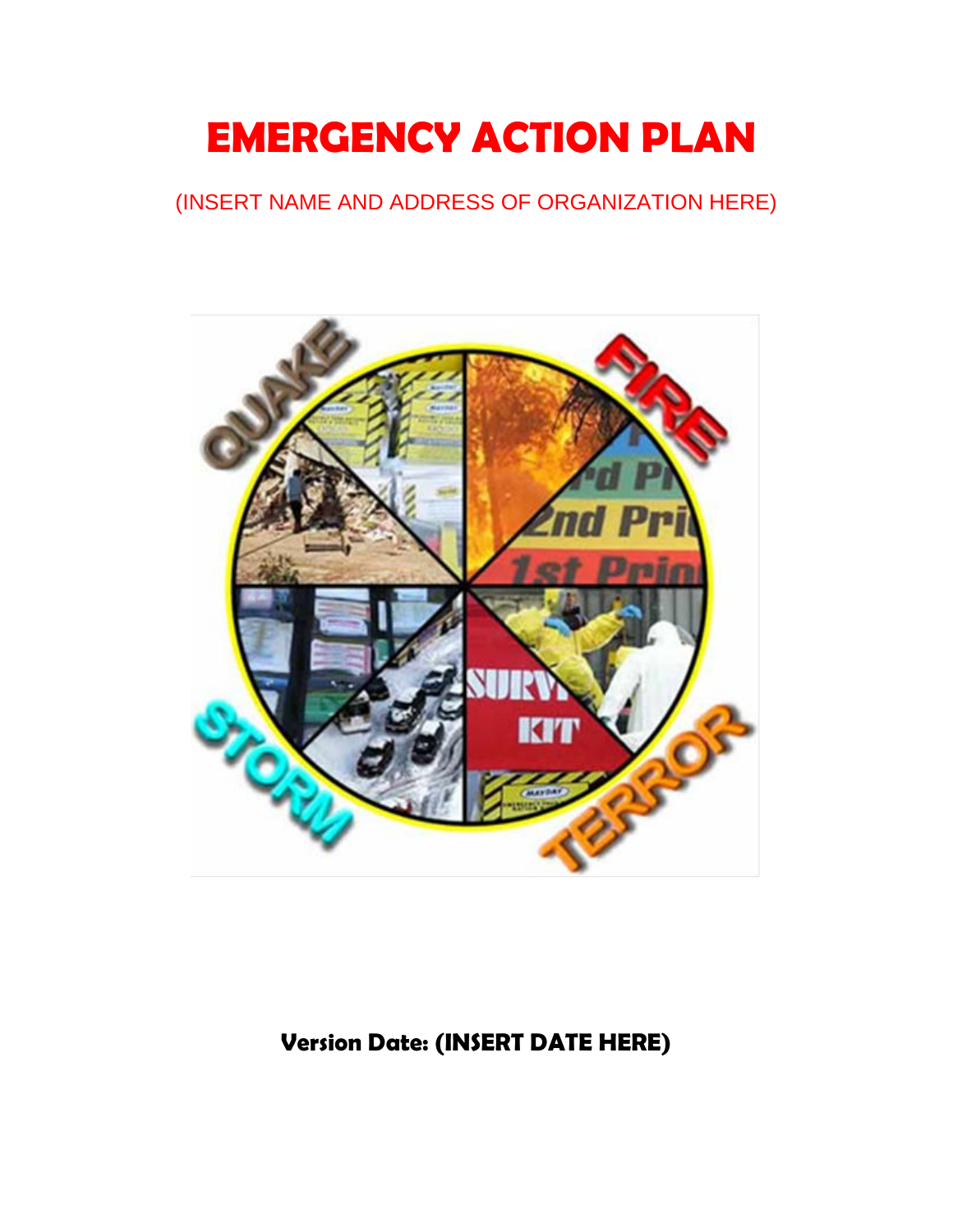

## **TABLE OF CONTENTS**

| Tenant Emergency Coordinator Roles & Responsibilities4 |  |
|--------------------------------------------------------|--|
| General Instructions for Reporting Emergencies         |  |
|                                                        |  |
|                                                        |  |
|                                                        |  |
|                                                        |  |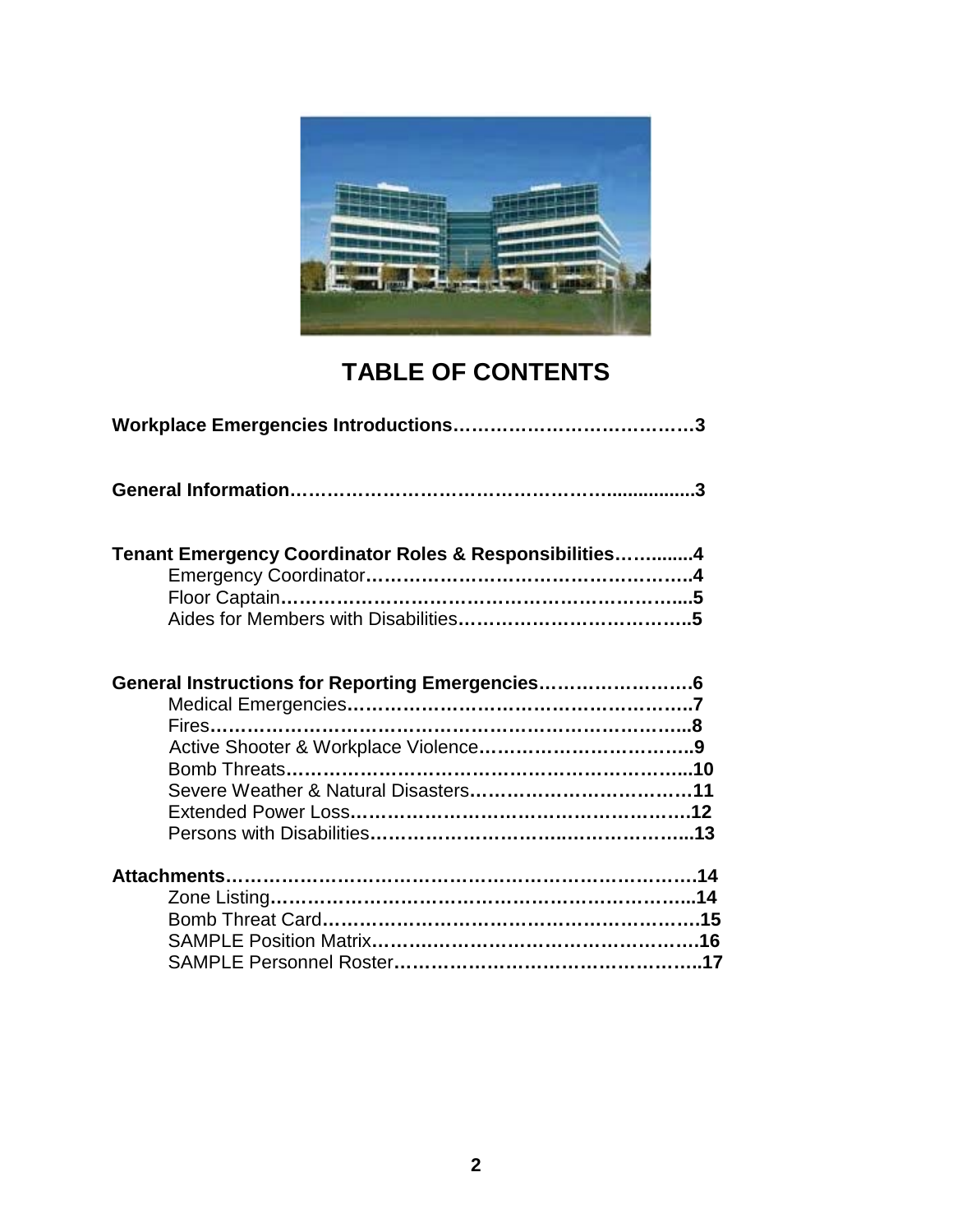

#### **Introduction**

This Emergency Action Plan (EAP) establishes guidelines for all reasonably foreseeable workplace emergencies. Because each emergency situation involves unique circumstances, the guidelines provide general guidance only. Thoughtful actions based on situation assessment are always required when responding to an emergency. It is also important to note that emergency guidelines do not necessarily represent sequential series of steps.

**Special Note:** *Safety and health are the overriding priorities in all emergency situations. Think before you act and… if you see something, say something!*

#### **General Information (Refer to "EAP Position and Personnel Roster")**

Emergencies can be identified as Medical, Fire, Severe Weather, Bomb Threats, Chemical Spills, Terrorist Attacks, Criminal Acts, Extended Power Loss, etc. Personnel should identify these emergencies and report them to the Emergency Coordinator and **CALL 911** to alert Police. The local Emergency Services respond to emergencies.

### **Assembly Area – (INSERT LOCATION)**

#### Alerting Personnel

The following apply during fires and other workplace emergencies requiring evacuation:

- The fire alarm will be activated and personnel will calmly evacuate using designated escape routes giving vocal alarms of "FIRE", etc.
- Personnel will look into rooms as they leave the suite and notify personnel to exit; do not delay your evacuation for this purpose.
- Personnel will assemble and remain in the evacuation Assembly Area. Leaving the group or failing to report to the evacuation Assembly Area can cause unnecessary effort locating personnel believed to be missing.
- Immediately notify your Floor Captain or the Emergency Coordinator of missing or unaccounted for personnel.
- Stay alert and listen for instructions.
- Await guidance to disperse, return to the building or take additional measures.
- In the event of a Medical or other emergency that does NOT require evacuation, **CALL 911** to alert Police and notify the Emergency Coordinator.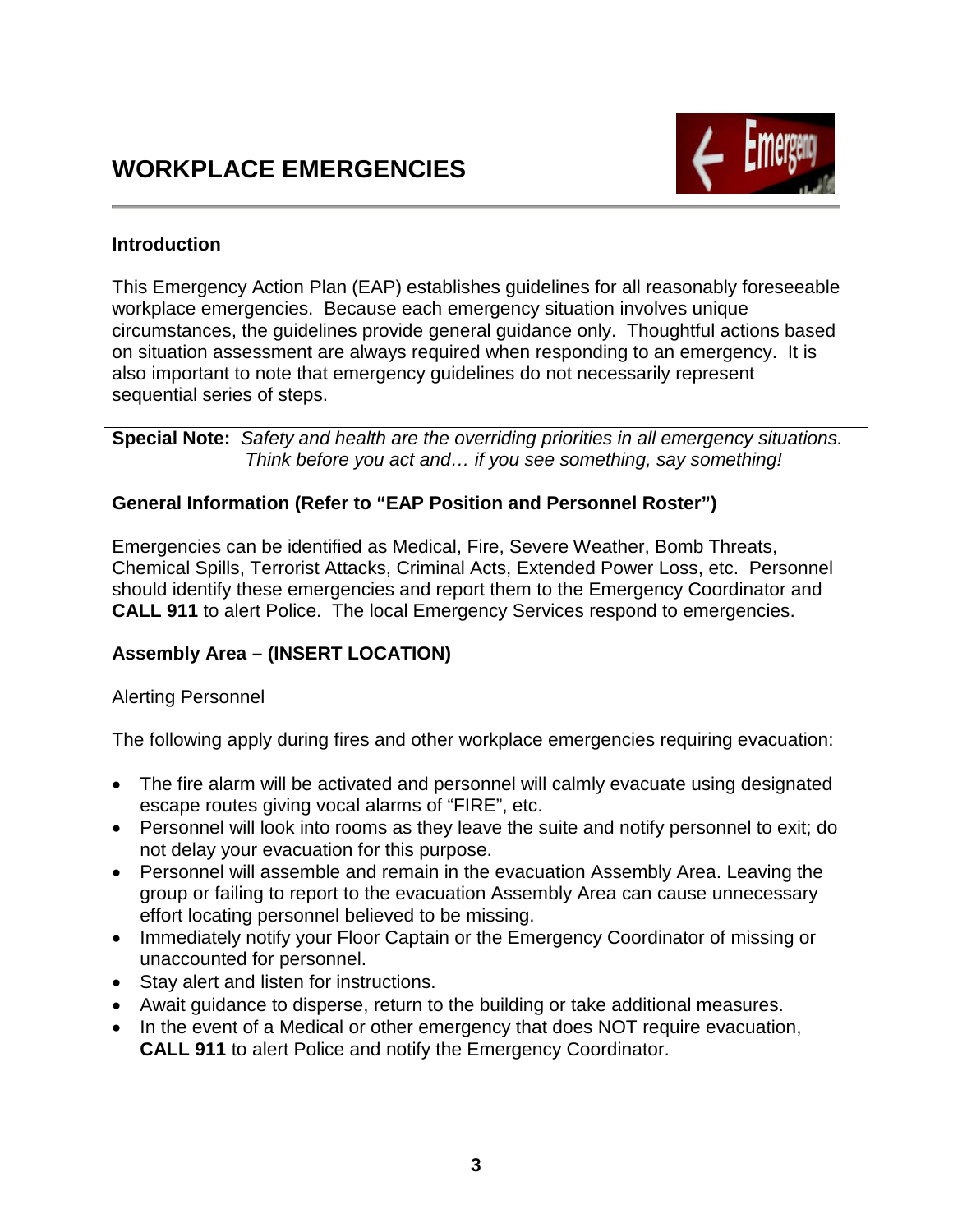

#### **Refer to "EAP Position and Personnel Roster"**

Authority: Emergency Coordinator, Floor Captain, and Aides for Persons with Disabilities are responsible only for evacuating personnel out of the suite and assisting personnel to the Assembly Area. Building Managers assume responsibility once our personnel exit (insert office information). Upon their arrival, Emergency Services (Incident Commander) will assume command.

#### A. Emergency Coordinator (EC)

*Non-Emergency Responsibilities:*

- Ensure the dissemination, implementation and updating of the EAP.
- Review and update EAP annually.
- Ensure personnel are assigned to all EAP positions.
- Conduct exercises as needed to optimize our personnel emergency response.
- Conduct and document an After Action Review following any emergency event and provide a copy to the organization's Director.
- The EAP will be maintained in accordance with **(INSERT ALL GUIDANCE TO BE CONSIDERED)** and shall include:
	- Emergency escape procedures and emergency escape route assignments.
	- Procedures to be followed by personnel who remain behind to operate/conduct critical operational requirements before they evacuate.
	- Procedures to account for all personnel following evacuation.

### *Duties/Responsibility during an Emergency:*

- Ensure Floor Captains initiate and complete accountability and/or evacuation.
- Coordinate the orderly evacuation of personnel when needed.
- Obtain accountability for our personnel following the incident and/or evacuation.
- Provide Emergency Response personnel with necessary facility information.
- Notify Building Management & Emergency Response of unaccounted for personnel.

### B. Floor Captain (FC)

A minimum of one floor captain will be assigned to each zone (**see Attachment 1**).

#### *Non-Emergency Responsibilities:*

• Understand the building's emergency procedures and be prepared to assume his/her responsibilities promptly and calmly in an emergency.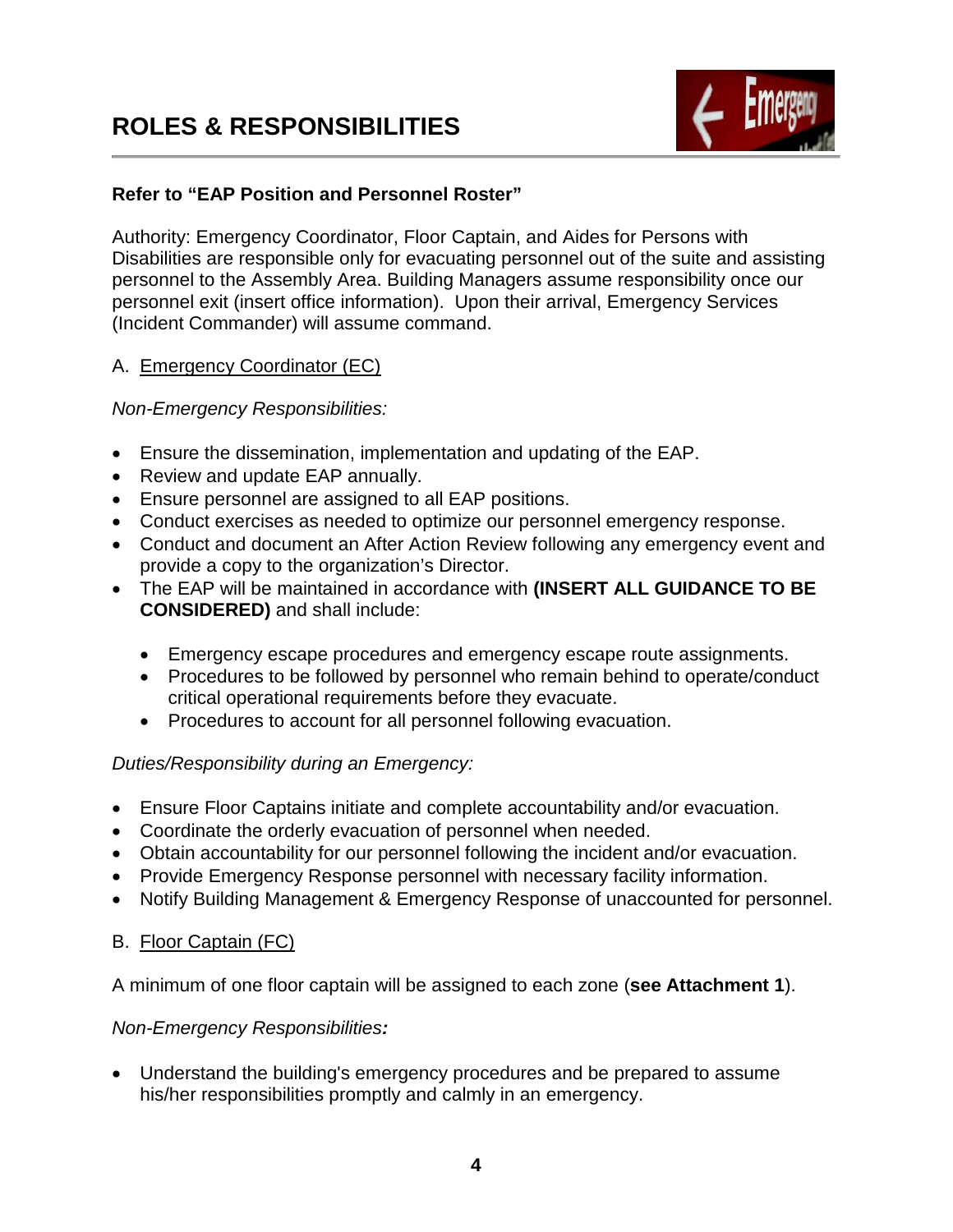• Maintain an accurate roster of all members assigned to his/her zone, which will be updated at least twice a year and upon the arrival of any new personnel. Provide updated information on personnel in your zone to the EC within 2 business days.

#### *Duties/Responsibilities during an Emergency:*

- Put on a vest, take your cellphone and copy of the EAP Position and Personnel Roster and ensure accountability for all personnel in your zone.
- During an evacuation, direct people out of your zone and exit via the stairwells; remind employees NOT to use the elevators, as they will be taken out of service.
- Upon arrival at the Assembly Area, confirm all personnel are present or are otherwise accounted for (e.g., illness, travel, vacation, meetings).
- Immediately notify Emergency Coordinator of unaccounted for/missing personnel.

### C. Aide for Persons with Disabilities (APD)

#### *Non-Emergency Responsibilities:*

• Understand the building's emergency procedures and be prepared to assume his/her responsibilities promptly and calmly in an emergency.

#### *Duties/Responsibilities during an Emergency:*

- Put on vest, take your cellphone and copy of the EAP Position and Personnel Roster.
- Locate the Mobility Impaired Person(s) and assist them in getting to the designated mobility impaired location—the stairwell landing.
- Contact the Emergency Coordinator via the contact information located on your recall roster and let them know what stairwell you are located in and that you have arrived there safely with the person needing assistance.
- Continue to wait on stairwell landing until flashing strobes/alarms have been silenced. Once the alarm has been shut off, assist the person back to their work station.

### D. All other Personnel

- Understand all information in the EAP.
- Read updates to the EAP when provided.
- Know the names and contact info for personnel serving as EC/FC/APD, where to find the AED, evacuation routes and procedures, Assembly Area location.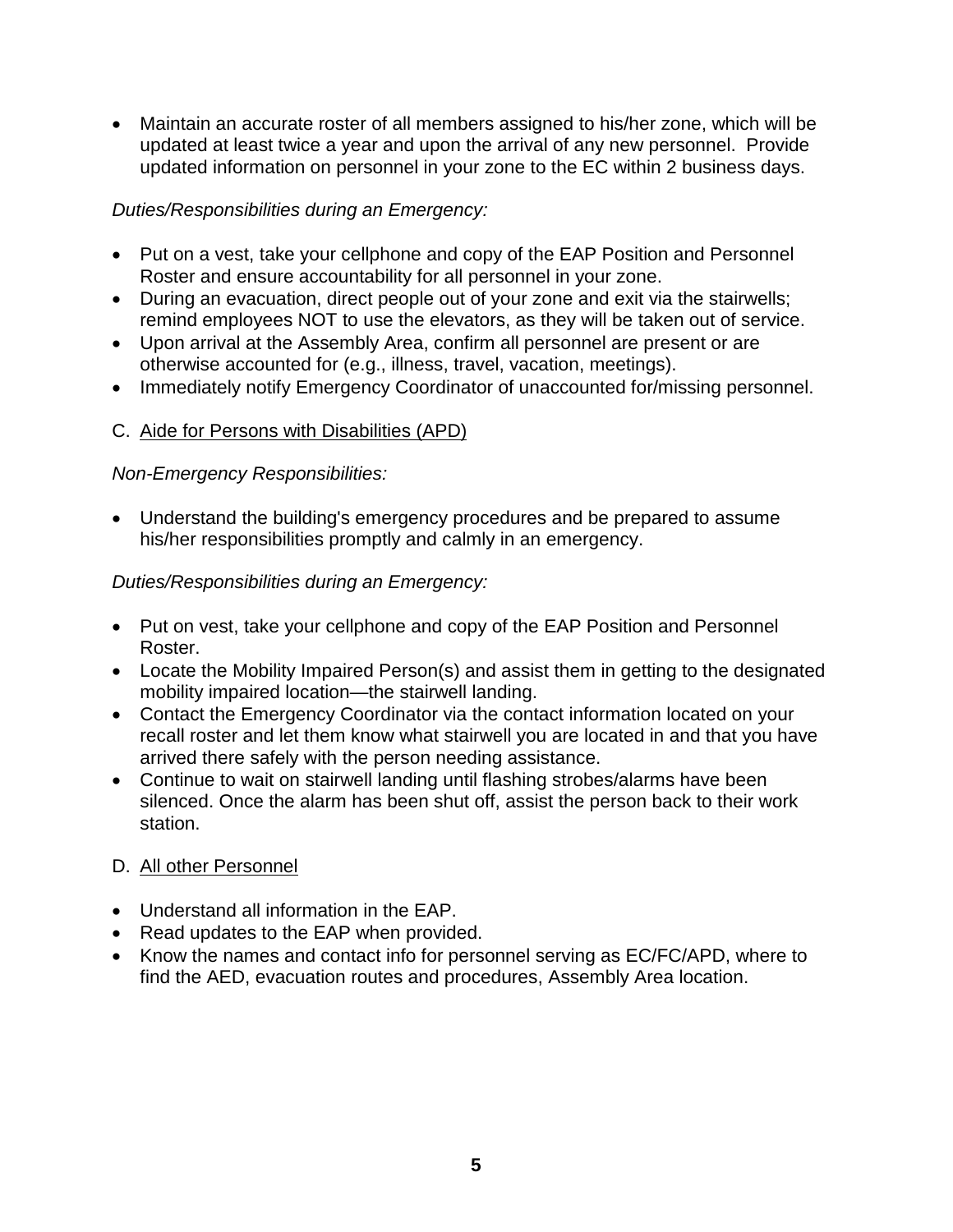## **GENERAL INSTRUCTIONS FOR REPORTING EMERGENCIES**



Summon emergency assistance by **CALLING 911**

Be prepared to provide the following information:

- Your name and location.
- Phone number from where the call is being made.
- Location of the emergency, including facility name, Bldg #, suite #, full address.
- Type of emergency:
	- Medical
	- **Fire**
	- Confined Space Rescue
	- Hazardous Material
	- Criminal Act
	- Bomb Threat
- Other important Information:
	- Number and condition of victims.
	- Location and extent of situation, hazard, fire, etc.
	- Involvement of Hazardous Materials (as available, give product name and/or describe any markings, labels or placards).
- What is needed

**DO NOT HANG UP FIRST.** Let emergency personnel hang up first.

After the call, station someone to direct Emergency Response personnel to the scene of the emergency.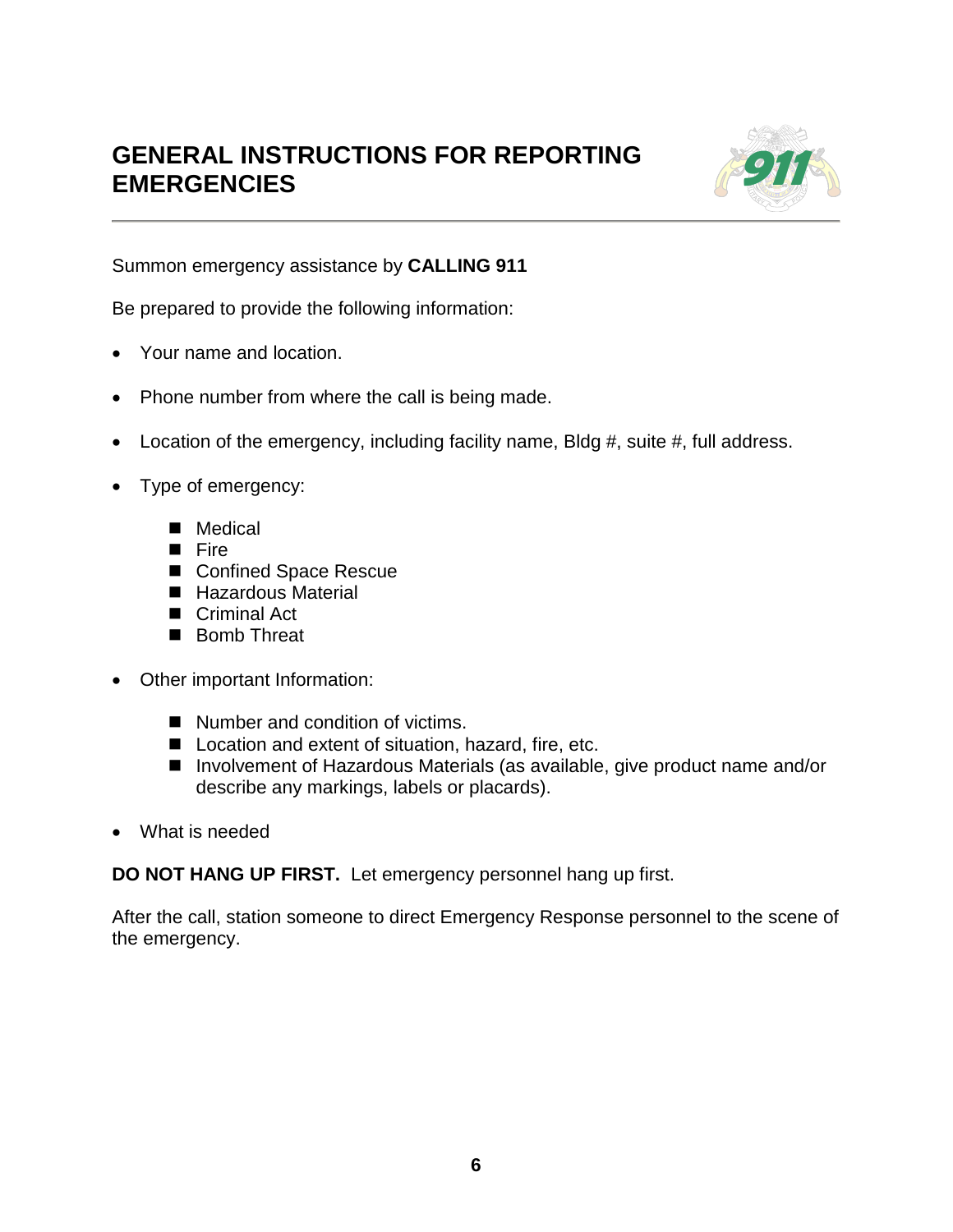## **MEDICAL EMERGENCIES**



Survey the scene; evaluate personal safety issues.

Request assistance (SHOUT FOR HELP)

#### **Call 911**

Provide the following information:

- Number and location of victim(s)
- Nature of injury or illness
- Hazards involved
- Nearest entrance (emergency access point)

Alert trained employees to respond to the victim's location and bring a first aid kit or Automated External Defibrillator (AED).

#### **Location of First Aid Kits and Automated External Defibrillator(s)**

| <b>First Aid Kit</b>                    | (INSERT LOCATION) |
|-----------------------------------------|-------------------|
| <b>Automated External Defibrillator</b> | (INSERT LOCATION) |

#### **Procedures**

- Only trained responders should provide first aid assistance.
- Do not move the victim unless the victim's location is unsafe.
- Take "universal precautions" to prevent contact with body fluids and exposure to bloodborne pathogens.
- Meet the ambulance at the nearest entrance or emergency access point; direct them to victim(s).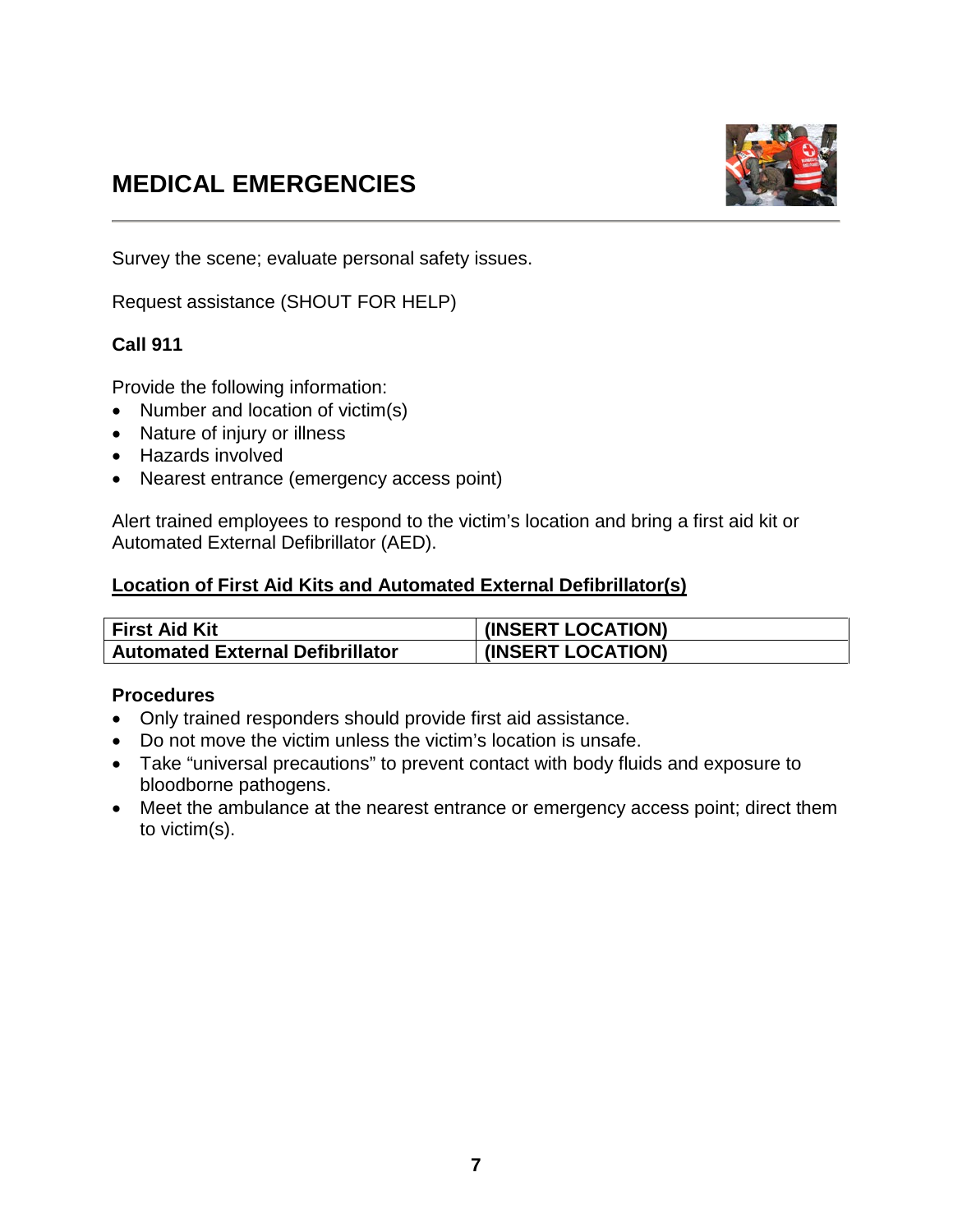

#### **Fire Emergency Plan**

If a fire is reported, pull the fire alarm, (if available and not already activated) to warn occupants to evacuate. Then Dial 911 to alert Fire Department. Provide the following information:

- Business name and street address
- Nature of fire
- Fire location (building and floor)
- Type of fire alarm (detector, pull station, sprinkler waterflow)
- Location of fire alarm (building and floor)
- Name of person reporting fire
- Telephone number for return call

*\*\*\*Emergency Coordinator and Floor Captains to direct evacuation of personnel\*\*\**

#### **Evacuation Procedures**

- Evacuate building along evacuation routes to primary assembly areas outside.
- Redirect building occupants to stairs and exits away from the fire.
- Prohibit use of elevators.
- Evacuation team to account for all employees and visitors at the Assembly Area.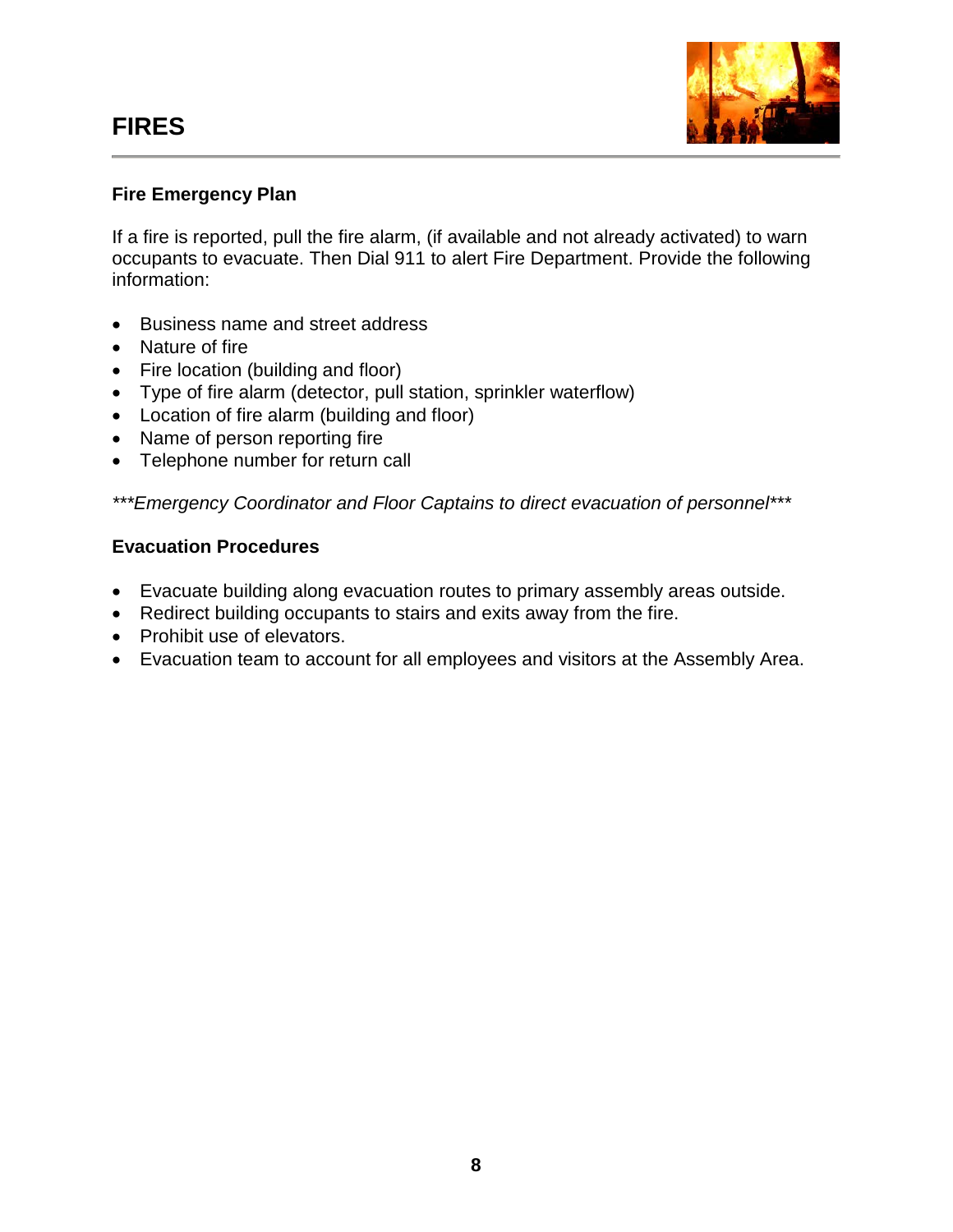

#### **Profile of an Active Shooter**

An Active Shooter is an individual actively engaged in killing or attempting to kill people in a confined and populated area, typically through the use of firearms.

| How to respond when an Active Shooter is in your vicinity |  |
|-----------------------------------------------------------|--|
|-----------------------------------------------------------|--|

| 1. Evacuate                                                                                                                                         | 2. Hide Out                                                                                                                               | 3. Take Action                                                                                                                                                                                                                       |
|-----------------------------------------------------------------------------------------------------------------------------------------------------|-------------------------------------------------------------------------------------------------------------------------------------------|--------------------------------------------------------------------------------------------------------------------------------------------------------------------------------------------------------------------------------------|
| Have an escape<br>$\bullet$<br>route and plan in<br>mind<br>Leave your<br>$\bullet$<br>belongings behind<br>Keep your hands<br>$\bullet$<br>visible | Hide in an area out<br>$\bullet$<br>of the active<br>shooters view<br>Block entry to your<br>$\bullet$<br>hiding place and lock<br>doors. | • As a last resort and<br>only when your life is<br>in imminent danger.<br>Attempt to<br>$\bullet$<br>incapacitate the<br>active shooter<br>Act with physical<br>$\bullet$<br>aggression and<br>throw items at the<br>active shooter |
|                                                                                                                                                     | ***************CALL 911 WHEN IT IS SAFE TO DO SO                                                                                          |                                                                                                                                                                                                                                      |
|                                                                                                                                                     |                                                                                                                                           |                                                                                                                                                                                                                                      |

**How to respond when Law Enforcement arrives on the scene**

| How you should react when Law<br><b>Enforcement Arrives</b>                                                                                                                                                                        |                                                                                                                                                                                                              |
|------------------------------------------------------------------------------------------------------------------------------------------------------------------------------------------------------------------------------------|--------------------------------------------------------------------------------------------------------------------------------------------------------------------------------------------------------------|
| Remain calm and follow officers<br>instructions<br>Immediately raise hands and<br>$\bullet$<br>spread fingers<br>Avoid making quick movements<br>$\bullet$<br>towards officers such as attempting<br>to hold on to them for safety | • Avoid pointing, screaming, and/or<br>yelling<br>• Do not stop to ask officers for help<br>or directions when evacuating. Just<br>proceed in the direction from which<br>the officers entered the premises. |

| Information you should provide to Law Enforcement |                                    |  |  |  |
|---------------------------------------------------|------------------------------------|--|--|--|
| • Location of active shooter                      | • Number and type of weapon(s)     |  |  |  |
| • Number of shooters, if more than one            | Number of potential victims at the |  |  |  |
| Physical description of shooter(s)                | location                           |  |  |  |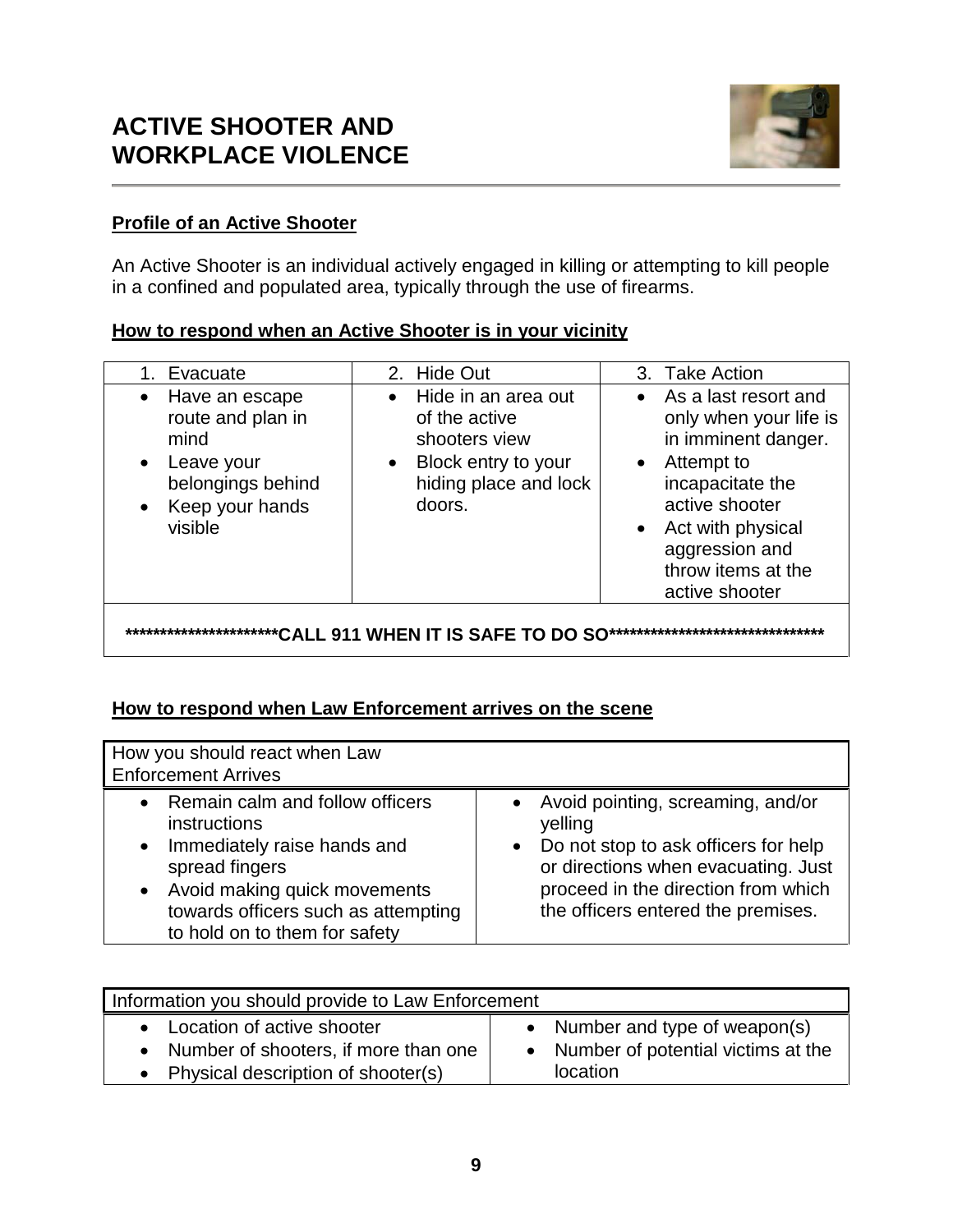

## **BOMB THREATS**

#### **Phone Bomb Threat**

- Stay calm  $-$  do not alarm others.
- Notify your supervisor who will report the threat to law enforcement by **CALLING 911**. If supervisor is not present, you make the call.
- Fill out the *Bomb Threat Card* (**See Attachment 2**) to assist responding agency.
- Decision to evacuate the building will be made by law enforcement personnel.
- Take the Bomb Threat Card with you if the building is evacuated.

#### **Written Bomb Threat**

- Remain calm and leave the message where it is found.
- Do not handle the document any more than necessary to preserve fingerprints and other evidence.
- Do not alarm others.
- Notify your supervisor who will report the threat to law enforcement by **CALLING 911**. If supervisor is not present, you make the call.
- Do not give information to anyone except supervisor and law enforcement personnel.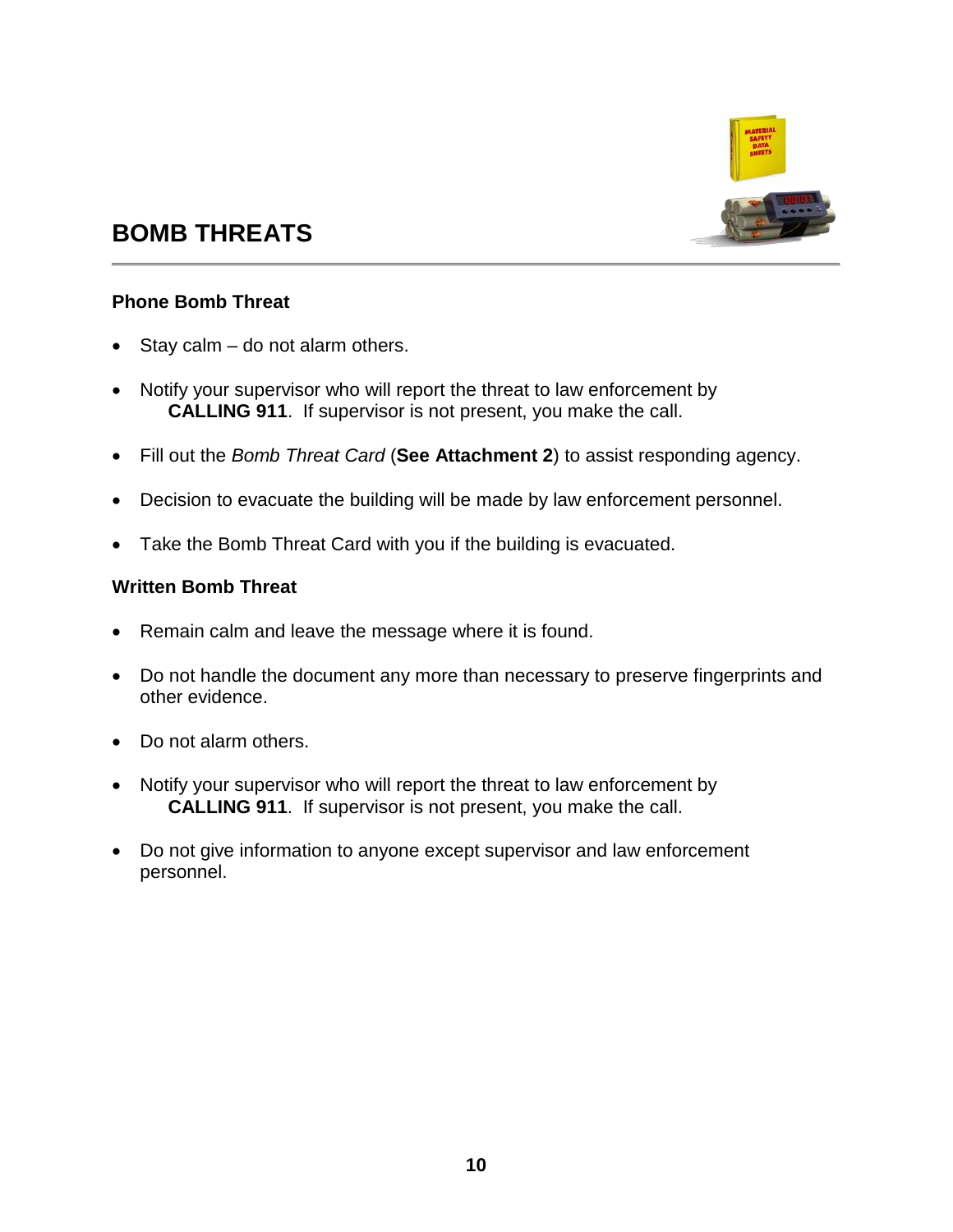## **SEVERE WEATHER AND NATURAL DISASTERS**



#### **Tornado:**

- When a warning is issued by sirens or other means, seek shelter inside. The following are recommended locations for shelter:
	- o Small interior rooms on the lowest floor and without windows,
	- o Hallways on the lowest floor away from doors and windows, and
	- o Rooms constructed with reinforced concrete, brick, or block with no windows.
	- o When a warning is issued by sirens or other means, seek shelter inside.
- Stay away from outside walls and windows.
- Use arms to protect head and neck.
- Remain sheltered until the tornado threat is announced to be over.

#### **Earthquake:**

- Stay calm and await instructions from the Emergency Coordinator.
- Keep away from overhead fixtures, windows, filing cabinets, and electrical power.
- Assist people with disabilities in finding a safe place.
- Evacuate as instructed by the Emergency Coordinator or the designated official.

### **Flood:**

- Be ready to evacuate as directed by the Emergency Coordinator.
- Follow the recommended primary or secondary evacuation routes.
- Climb to high ground and stay there.
- Avoid walking or driving through flood water.
- If car stalls, abandon it immediately and climb to a higher ground.

### **Blizzard:**

- Stay calm and await instructions from the Emergency Coordinator.
- Stay indoors!
- If there is no heat:
	- o Close off unneeded rooms or areas.
	- o Stuff towels or rags in cracks under doors.
	- o Cover windows at night.
- Eat and drink. Food provides the body with energy and heat, and fluids prevent dehydration.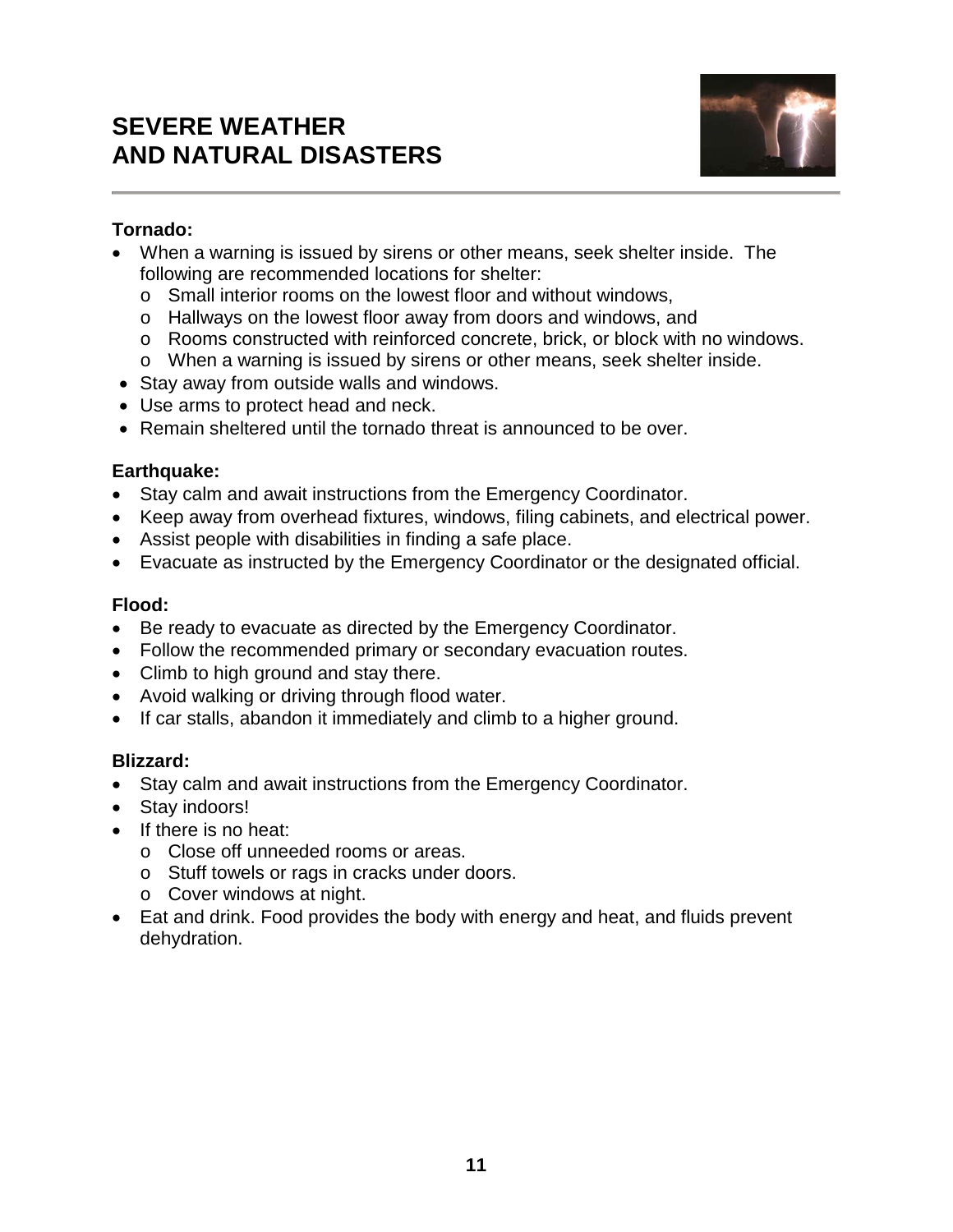

In the event of extended power loss to a facility certain precautionary measures should be taken depending on the geographical location and environment of the facility:

- Unnecessary electrical equipment and appliances should be turned off in the event that power restoration would surge causing damage to electronics and effecting sensitive equipment.
- Facilities with freezing temperatures should turn off and drain the following lines in the event of a long-term power loss.
	- o Fire sprinkler system
	- o Standpipes
	- o Potable water lines
	- o Toilets
- Equipment that contain fluids that may freeze due to long term exposure to freezing temperatures should be moved to heated areas, drained of liquids, or provided with auxiliary heat sources.

Upon Restoration of heat and power:

- Electronic equipment should be brought up to ambient temperatures before energizing to prevent condensation from forming on circuitry.
- Fire and potable water piping should be checked for leaks from freeze damage after the heat has been restored to the facility and water turned back on.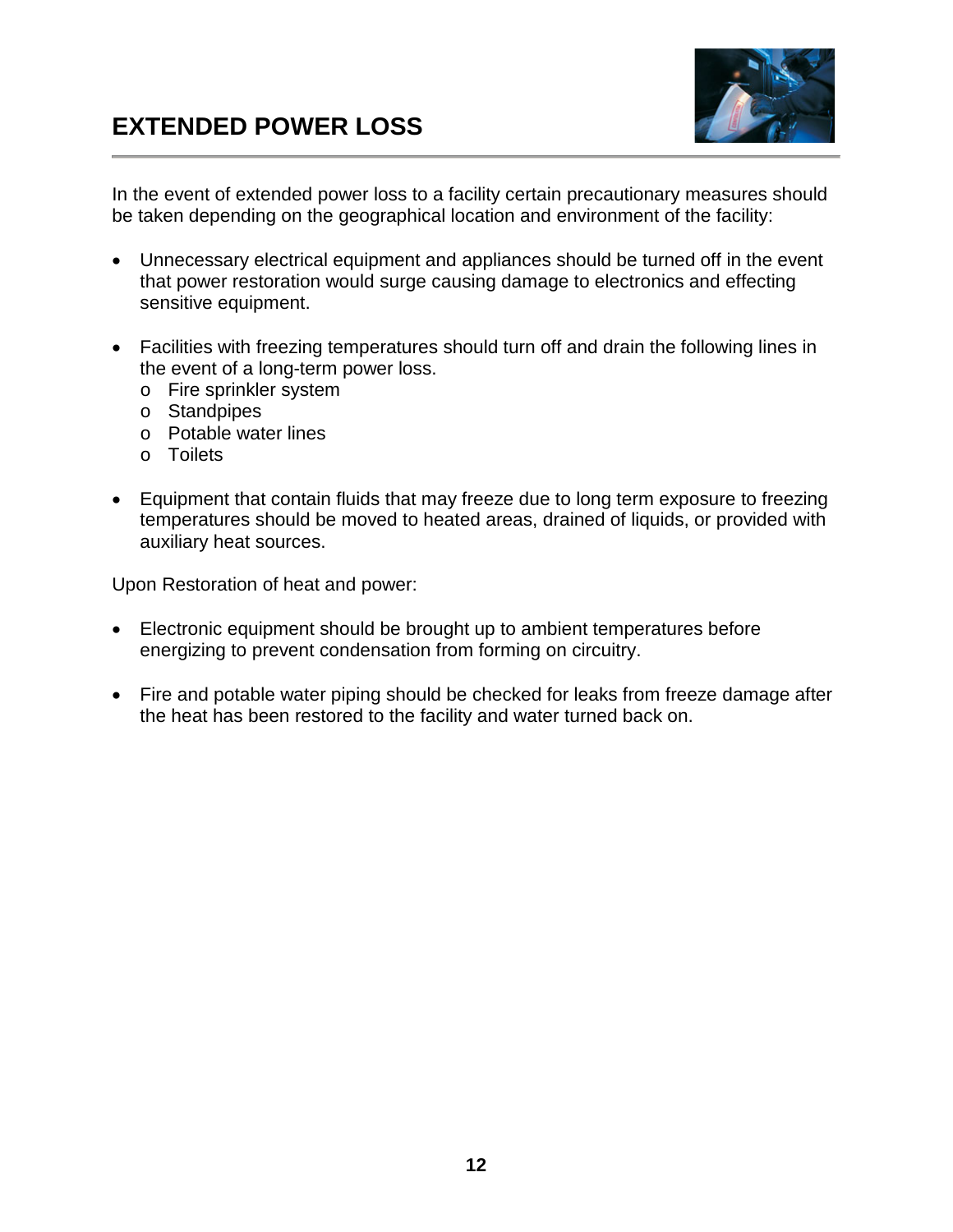

## **PERSONS WITH DISABILITIES**

#### **Employee and Supervisor Responsibilities**

If you are an employee with a disability, there are critical steps you should take to help ensure that you will be safe during an emergency. First, inform your supervisor if you require assistance in the event of an evacuation. Second, work with your supervisor to develop a plan to ensure your safe evacuation in the event of an emergency. If you do not wish to share your needs with your supervisor you should review the procedures to be followed in an emergency situation affecting your assigned facility and familiarize yourself with your evacuation route and assembly area.

If you are a supervisor, you are responsible for reviewing your facility's EAP with all employees under your supervision, including those with disabilities, to ensure that each employee clearly understands procedures that must be followed during an emergency event. Be proactive in developing emergency plans to meet the needs of employees with a disability. You should also include your employees with disabilities in the decision-making process when selecting special equipment and developing evacuation procedures in collaboration with your building managers. Ensure the "Aide for Persons with Disabilities" (see Attachment 3) is notified of any employee that may require special assistance in the event of evacuation or emergency.

#### **Procedures**

Options for disability evacuation include:

- Shelter in Place—Take immediate shelter at the designated location.
- Evacuation Chair or Other Assistive Device—An evacuation chair or escape chair is a lightweight wheelchair used to evacuate a physically disabled person from an area of danger, such as a burning building. The chair is designed to allow an attendant to transfer the person down stairs more safely than could be done with a normal wheelchair. Such chairs may be folded to a small size and stowed in much the same manner as other firefighting equipment such as fire hoses and fire extinguishers.
- Two-person Carry—This is a way to carry a person to safety with the assistance of a partner. The two assistants link arms to form a backrest and grip wrists to from a seat.

Please remember, when making decisions regarding the best way to evacuate individuals with disabilities from your building, you should work closely with your local emergency response personnel and their safety specialists.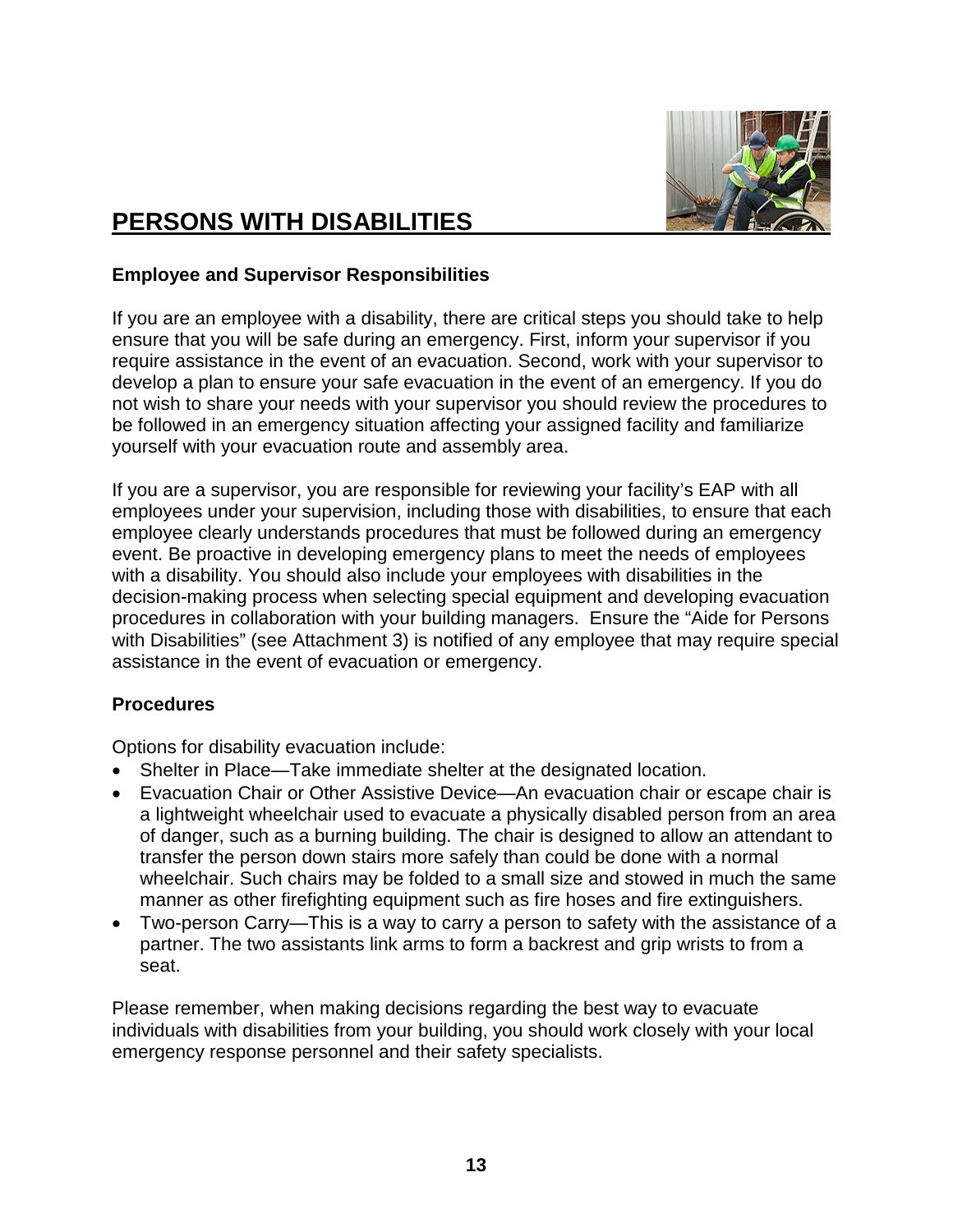## **(INSERT FACILITY FLOOR PLAN COLOR-CODED BY ZONES)**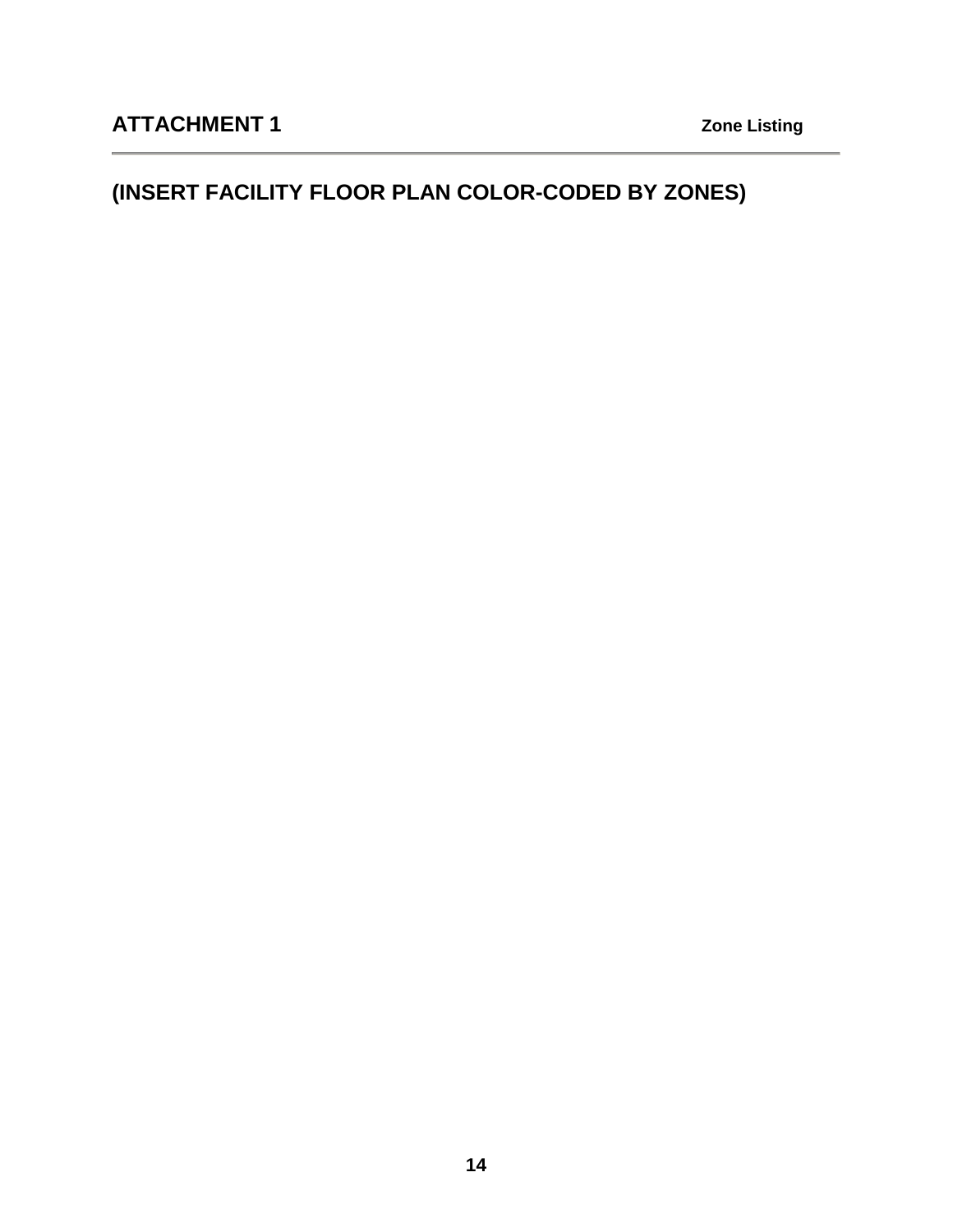### **ATTACHMENT 2** Bomb Threat Card

#### **BOMB THREAT CALL PROCEDURES**

Most bomb threats are received by phone. Bomb threats are serious until proven otherwise. Act quickly, but remain calm and obtain information with the checklist on the reverse of this card.

#### If a bomb threat is received by phone:

- 1. Remain calm. Keep the caller on the line for as long as possible. DO NOT HANG UP, even if the caller does.
- 2. Listen carefully. Be polite and show interest.
- 3. Try to keep the caller talking to learn more information.
- 4. If possible, write a note to a colleague to call the authorities or, as soon as the caller hangs up, immediately notify them yourself.
- 5. If your phone has a display, copy the number and/or letters on the window display.
- 6. Complete the Bomb Threat Checklist (reverse side) immediately. Write down as much detail as you can remember. Try to get exact words.
- Immediately upon termination of the call, do not hang 7. up, but from a different phone, contact FPS immediately with information and await instructions.
- If a bomb threat is received by handwritten note:

#### $\bullet$ Call

Handle note as minimally as possible. ٠

#### If a bomb threat is received by email:

- Call
- Do not delete the message.

#### Signs of a suspicious package:

- No return address ٠
- Excessive postage
	- **Stains** 
		- Incorrect titles

• Poorly handwritten

• Misspelled words

• Restrictive notes

- Foreign postage
- Strange odor Strange sounds
- ٠ Unexpected delivery

#### **DO NOT:**

 $\bullet$ 

- Use two-way radios or cellular phone; radio signals have the potential to detonate a bomb.
- Evacuate the building until police arrive and evaluate the threat.
- Activate the fire alarm.
- Touch or move a suspicious package ٠

#### WHO TO CONTACT (select one)

- Follow your local guidelines
- Federal Protective Service (FPS) Police 1-877-4-FPS-411 (1-877-437-7411)
- $911$

|                                                 |                                                              | <b>BOMB THREAT CHECKLIST</b>     |
|-------------------------------------------------|--------------------------------------------------------------|----------------------------------|
| Date:                                           |                                                              | Time:                            |
|                                                 |                                                              |                                  |
| <b>Time Caller</b>                              |                                                              | <b>Phone Number Where</b>        |
| Hung Up:                                        | <b>Call Received:</b>                                        |                                  |
|                                                 | <b>Ask Caller:</b>                                           |                                  |
| ٠<br>Where is the bomb located?                 |                                                              |                                  |
| (Building, Floor, Room, etc.)                   |                                                              |                                  |
| When will it go off?<br>What does it look like? |                                                              |                                  |
| What kind of bomb is it?<br>۰                   |                                                              |                                  |
| What will make it explode?<br>۰                 |                                                              |                                  |
| Did you place the bomb?<br>۰                    | Yes<br>No                                                    |                                  |
| ۰<br>Why?                                       |                                                              |                                  |
| What is your name?                              |                                                              |                                  |
|                                                 |                                                              |                                  |
|                                                 | <b>Exact Words of Threat:</b>                                |                                  |
|                                                 |                                                              |                                  |
|                                                 |                                                              |                                  |
|                                                 |                                                              |                                  |
|                                                 |                                                              |                                  |
|                                                 |                                                              |                                  |
|                                                 | <b>Information About Caller:</b>                             |                                  |
|                                                 |                                                              |                                  |
|                                                 | Where is the caller located? (Background and level of noise) |                                  |
| Estimated age:                                  |                                                              |                                  |
|                                                 | Is voice familiar? If so, who does it sound like?            |                                  |
| Other points:                                   |                                                              |                                  |
|                                                 |                                                              |                                  |
| <b>Caller's Voice</b>                           | <b>Background Sounds:</b>                                    | <b>Threat Language:</b>          |
| ם<br>Accent                                     | о<br><b>Animal Noises</b>                                    | $\Box$<br>Incoherent             |
| o<br>Angry<br>o<br>Calm                         | о<br><b>House Noises</b><br>o<br><b>Kitchen Noises</b>       | o.<br>Message read<br>□<br>Taped |
| o<br>Clearing throat                            | o<br><b>Street Noises</b>                                    | $\Box$ Irrational                |
| о<br>Coughing                                   | o.<br>Booth                                                  | 0.<br>Profane                    |
| o<br><b>Cracking voice</b><br>o<br>Crying       | o<br>PA system<br>о<br>Conversation                          | $\Box$<br>Well-spoken            |
| О<br>Deep                                       | о<br>Music                                                   |                                  |
| o<br>Deep breathing                             | o<br>Motor                                                   |                                  |
| о<br><b>Disquised</b><br>ם<br><b>Distinct</b>   | о<br>Clear<br>ם<br><b>Static</b>                             |                                  |
| ם<br>Excited                                    | о<br>Office machinery                                        |                                  |
| о<br>Female                                     | о<br>Factory machinery                                       |                                  |
| о<br>Laughter<br>о<br>Lisp                      | о<br>Local<br>Long distance                                  |                                  |
| ◻<br>Loud                                       |                                                              |                                  |
| о<br>Male                                       | <b>Other Information:</b>                                    |                                  |
| о<br><b>Nasal</b><br>о<br>Normal                |                                                              |                                  |
| о<br>Ragged                                     |                                                              |                                  |
| о<br>Rapid<br>O                                 |                                                              |                                  |
| Raspy<br>о<br>Slow                              |                                                              | Homeland                         |
| o<br>Slurred                                    |                                                              |                                  |
| о<br>Soft                                       |                                                              | <b>Security</b>                  |

 $\Box$ Stutter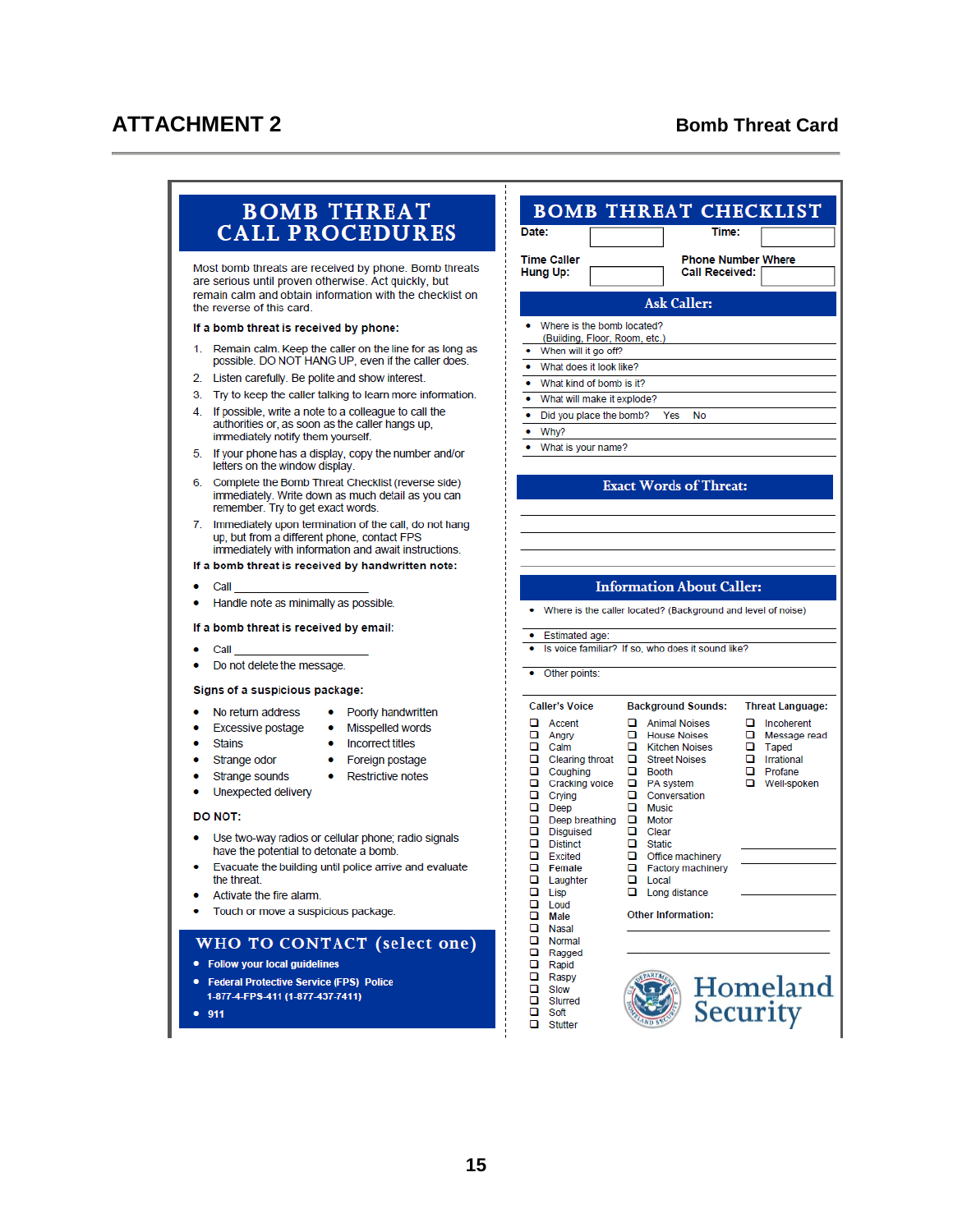| <b>Position</b>      | <b>Name</b> | Office Room # | <b>Mobile Phone</b> | <b>Office Phone</b> |
|----------------------|-------------|---------------|---------------------|---------------------|
| Emergency            |             |               |                     |                     |
| Coordinator          |             |               |                     |                     |
| Alternate #1         |             |               |                     |                     |
| Emergency            |             |               |                     |                     |
| Coordinator          |             |               |                     |                     |
| Alternate #2         |             |               |                     |                     |
| Emergency            |             |               |                     |                     |
| Coordinator          |             |               |                     |                     |
| Zone A               |             |               |                     |                     |
| <b>Floor Captain</b> |             |               |                     |                     |
| Alternate            |             |               |                     |                     |
| Zone A               |             |               |                     |                     |
| <b>Floor Captain</b> |             |               |                     |                     |
| Zone B               |             |               |                     |                     |
| Floor Captain        |             |               |                     |                     |
| Alternate            |             |               |                     |                     |
| Zone B               |             |               |                     |                     |
| Floor Captain        |             |               |                     |                     |
| Zone $\overline{C}$  |             |               |                     |                     |
| Floor Captain        |             |               |                     |                     |
| Alternate            |             |               |                     |                     |
| Zone C               |             |               |                     |                     |
| <b>Floor Captain</b> |             |               |                     |                     |
| Aide for             |             |               |                     |                     |
| Persons with         |             |               |                     |                     |
| <b>Disabilities</b>  |             |               |                     |                     |
| Aide for             |             |               |                     |                     |
| Persons with         |             |               |                     |                     |
| <b>Disabilities</b>  |             |               |                     |                     |
| Alternate            |             |               |                     |                     |
| Aide for             |             |               |                     |                     |
| Persons with         |             |               |                     |                     |
| <b>Disabilities</b>  |             |               |                     |                     |
| Alternate            |             |               |                     |                     |
| Aide for             |             |               |                     |                     |
| Persons with         |             |               |                     |                     |
| <b>Disabilities</b>  |             |               |                     |                     |